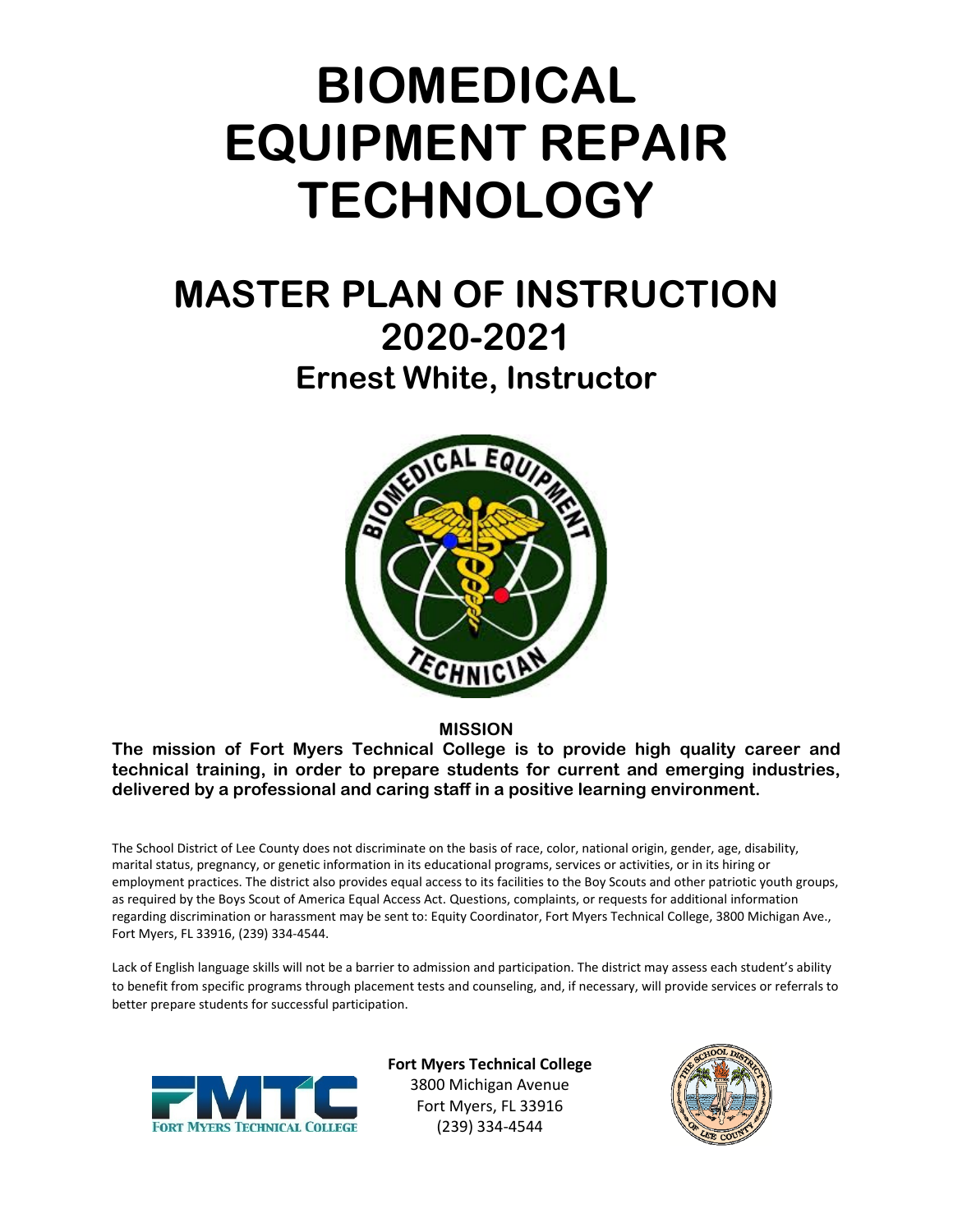### **Biomedical Equipment Repair Technology**

#### **INTRODUCTION**

The purpose of this program is to provide students the opportunity for employment in a variety of electronic/mechanical related occupations. After completing the 1140 hour program, students are prepared to assemble, install, maintain, troubleshoot and repair biomedical equipment in the industry.

Materials used are self-paced which allow students to progress at their own pace. Competencies in each area are completed after both written and performance testing.

#### **PROGRAM MISSION**

The mission of the Biomedical Equipment Repair Technology program is to prepare students for employment as a biomedical electronics technician in the local community. With a broad knowledge base, many areas of employment are possible. Students are encouraged to obtain Industry certification as a Biomedical Imaging Equipment Technician (BIET) in Electronics Technicians Association, International (ETA).

#### **PROGRAM PHILOSOPHY**

This program is a combination of classroom instruction using the most up-to-date textbooks, computers, software, and equipment available. The student is eligible to test for certification by the Biomedical Imaging Equipment Technician (BIET), at Electronics Technicians Association, International. After completing the Biomedical Equipment Repair Technology program, the student is prepared to enter the workforce as Biomedical Imaging Equipment Technician (BIET).

#### **PROGRAM CONTENT**

- Demonstrate proficiency in Soldering and Basic Laboratory Practices
- Demonstrate proficiency in Basic Direct Current (DC) Circuits
- Demonstrate Employability Skills
- Demonstrate an understanding of Entrepreneurship
- Demonstrate proficiency in Knowledge of Basic Computer Usage
- Demonstrate proficiency in Advanced Direct Current (DC) Circuits
- Demonstrate proficiency in Alternating Current (AC) Circuits
- Demonstrate proficiency in Analog Circuits
- Demonstrate proficiency in Solid State Devices
- Demonstrate proficiency in Digital Circuits
- Demonstrate proficiency in Fundamental Micro-Processors
- Demonstrate appropriate understanding of Basic Math Skills
- Demonstrate an understanding of Basic Science Skills
- Demonstrate Skills in Technical Recording
- Demonstrate appropriate Communication Skills
- Demonstrate Proficiency with Transistor Pulse Amplifiers
- Demonstrate proficiency with Trigger Device Circuits
- Demonstrate proficiency with Operational Amplifiers
- Demonstrate proficiency in knowledge of Electromagnetics
- Demonstrate proficiency with Fiber Optic Applications
- Demonstrate proficiency in DC Motors Systems
- Demonstrate proficiency with Motor Control Systems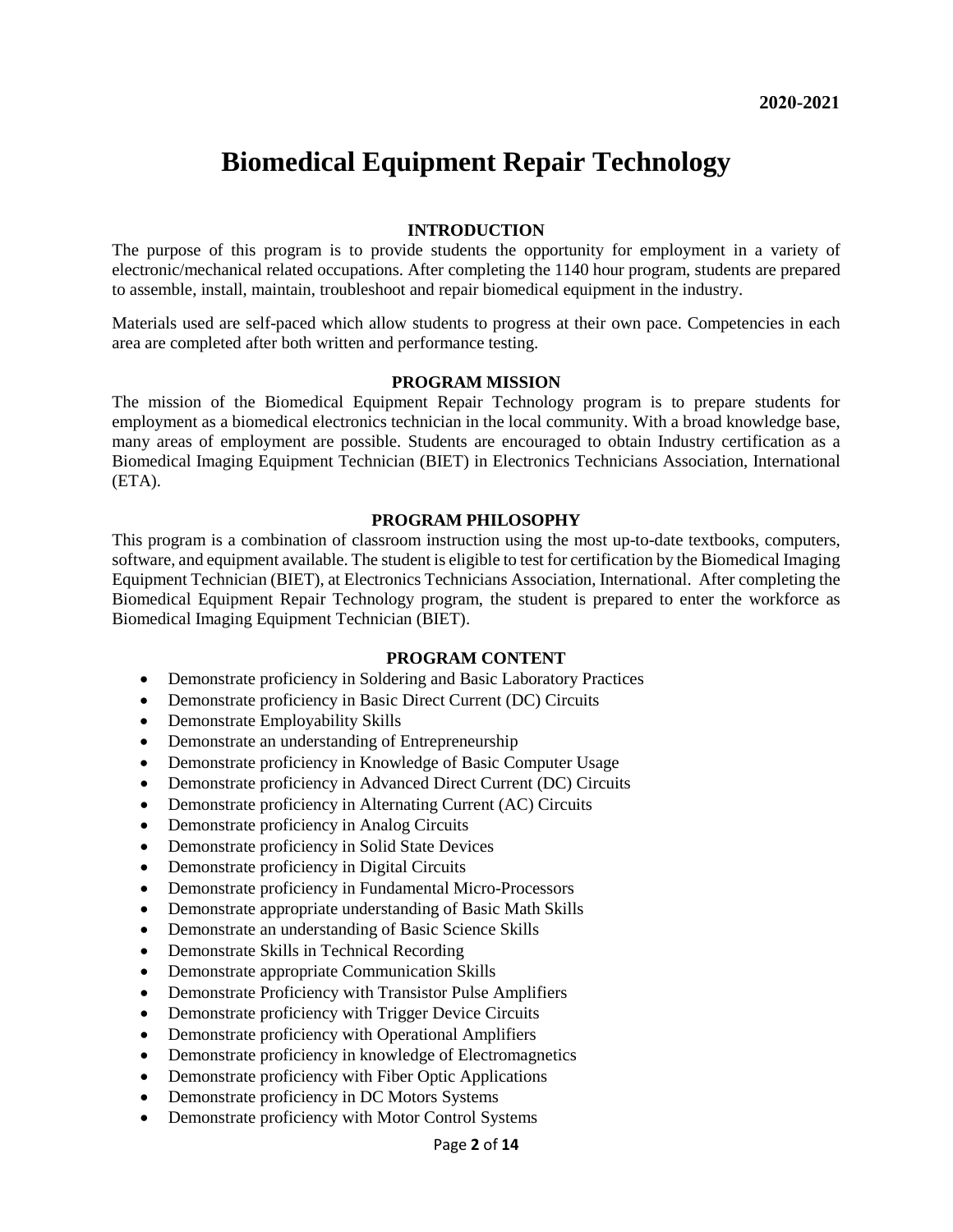- Demonstrate an understanding of Safety Concepts and Best Practices
- Demonstrate appropriate understanding of The Human Machine
- Demonstrate an understanding of Monitoring Systems
- Demonstrate proficiency with Medical Support Equipment
- Demonstrate proficiency with Medical Monitoring Equipment
- Demonstrate proficiency with Motors
- Demonstrate proficiency with Power Systems
- Demonstrate proficiency with Laboratory Equipment
- Demonstrate proficiency with Sterilization Equipment
- Demonstrate an understanding of Biomedical Imaging Systems
- Demonstrate proficiency with Radiographic Imaging Systems
- Demonstrate proficiency with Magnetic Resonance Imaging Systems
- Demonstrate proficiency with Impedance Tomography Systems
- Demonstrate proficiency with Life Support Systems
- Demonstrate proficiency with Respiratory Systems
- Demonstrate proficiency with Cardio Systems
- Demonstrate proficiency with Renal systems
- Demonstrate proficiency with Incubators
- Demonstrate proficiency with Biomedical Optic Systems
- Demonstrate proficiency with Surgical Support Tools
- Demonstrate proficiency using Biomedical Information Systems
- Graphically illustrate an understanding of Anatomy
- Reinforce knowledge of Medical Terminology
- Demonstrate proficiency in Computer Communication
- Demonstrate understanding and knowledge of Electro/Mechanical Safety
- Demonstrate understanding in Building Wiring
- Demonstrate proficiency in Basic Radiographic Equipment
- Demonstrate proficiency in Film Processing
- Demonstrate proficiency in Test Equipment
- Demonstrate an understanding of Magnetic Resonance Imaging
- Demonstrate understanding and knowledge of Computed Tomography
- Demonstrate an understanding of Nuclear Medicine
- Demonstrate an understanding of Codes and Regulations Applications
- Demonstrate proficiency in Troubleshooting
- Demonstrate proper application of Radiation Safety
- Demonstrate an understanding and knowledge of Radiation Physics
- Demonstrate proficiency in Linear Accelerators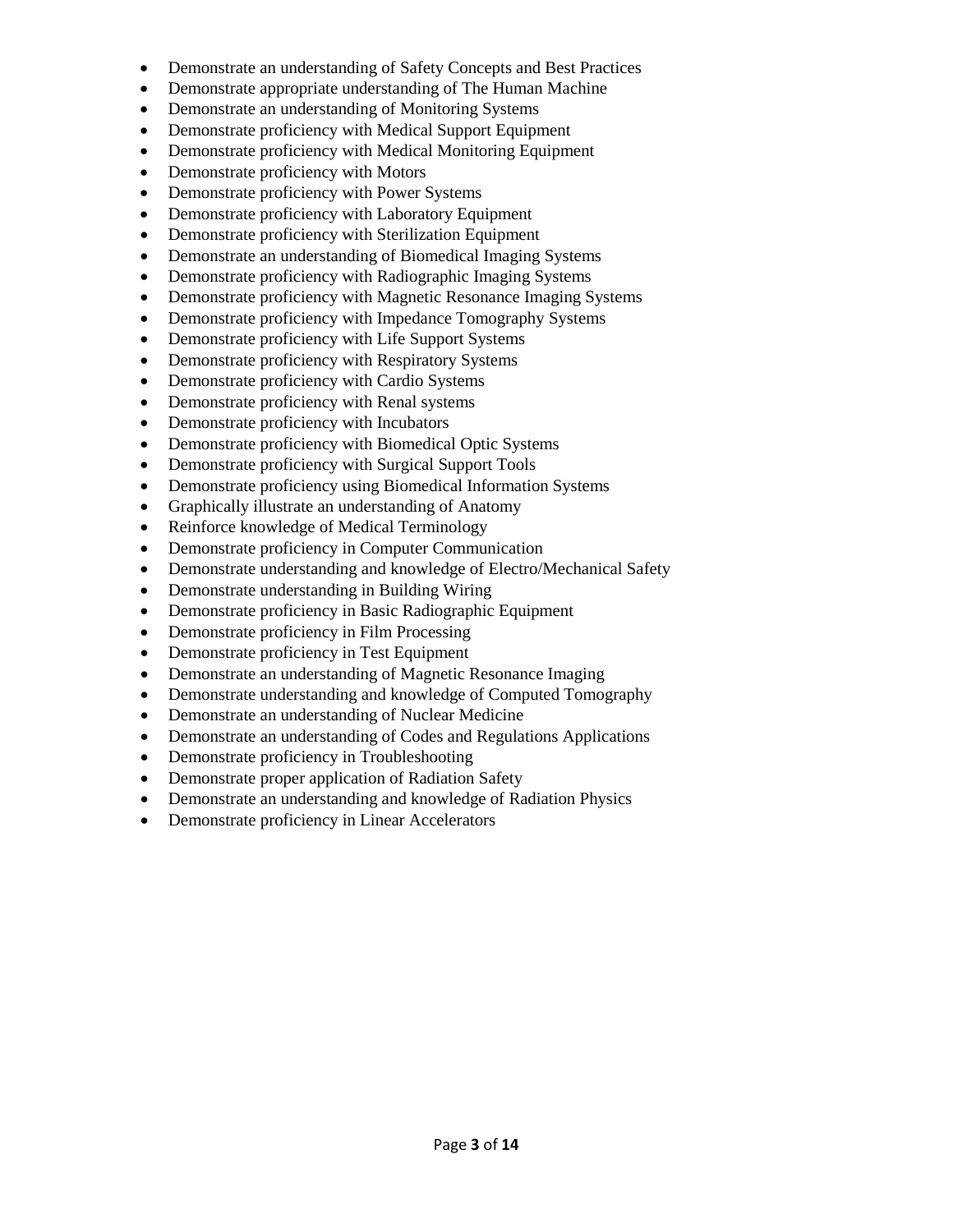#### **ESSENTIAL TRAINING TASKS**

#### **Physical Requirements**

Student must have the following: good hand-eye coordination, able to grasp small objects, good manual dexterity, able to see colors, assemble objects and parts, and move freely to observe and evaluate projects.

#### **Cognitive Requirements**

Students must be able to able to follow written and oral instructions; interpret electrical schematics and mechanical drawings; have excellent communication and troubleshooting skills; be able to interpret test results to determine circuit faults; be a team player; and work well with others.

#### **ACCOMMODATIONS**

Federal and state legislation requires the provision of accommodations for students with disabilities as identified on the secondary student's IEP or 504 plan or post-secondary student's accommodations plan to meet individual needs to ensure equal access. Post-secondary students with disabilities must self-identify, present documentation, required accommodations if needed, and develop a plan with their post-secondary service providers. Accommodations received in post-secondary education may differ from those received in secondary education. Accommodations change the way the student is instructed. Students with disabilities may need accommodations in such areas as instructional methods and materials, assignments and assessments, time demands and schedules, learning environment, assistive technology, and special communication systems. Documentation of the accommodations requested and services provided are maintained in a confidential file.

#### **TUITION**

Tuition is charged for adult students at a reasonable rate that may vary slightly from year to year and is due prior to the first day of each semester. Current fee information is available from Student Services. Tuition is waived for eligible high school dual-enrolled students. Failure to pay all fees due at the time class begins will result in the student not being able to attend class and/or clinical.

#### **CLASS SCHEDULE**

Daytime certificated classes meet Monday through Friday from 8:00 A.M. until 2:30 P.M. This amounts to 30 hours of classroom instruction per week. Lunch breaks are 30 minutes in length.

#### **ATTENDANCE POLICY**

In an effort to develop appropriate employability skills, FMTC students are expected to attend all class sessions. As is expected in the workplace, when it is necessary to be absent due to illness or emergency situations, all students are to notify the instructor on or before the date of absence. The student attendance policy for each post-secondary program is consistent with industry standards.

Campus attendance is kept via a computerized system. It is the responsibility of the student to **log in** and **out** in order to receive credit for class time. This allows the school to keep accurate attendance records for the actual number of hours and minutes attended.

All adult students are expected to be in attendance at least 90% of their scheduled hours during each semester. Adult students failing to maintain the 90% attendance standard may not be permitted to continue in their program and may be required to sit out one full semester, unless administration approves to waive the 90% standard based on special circumstances.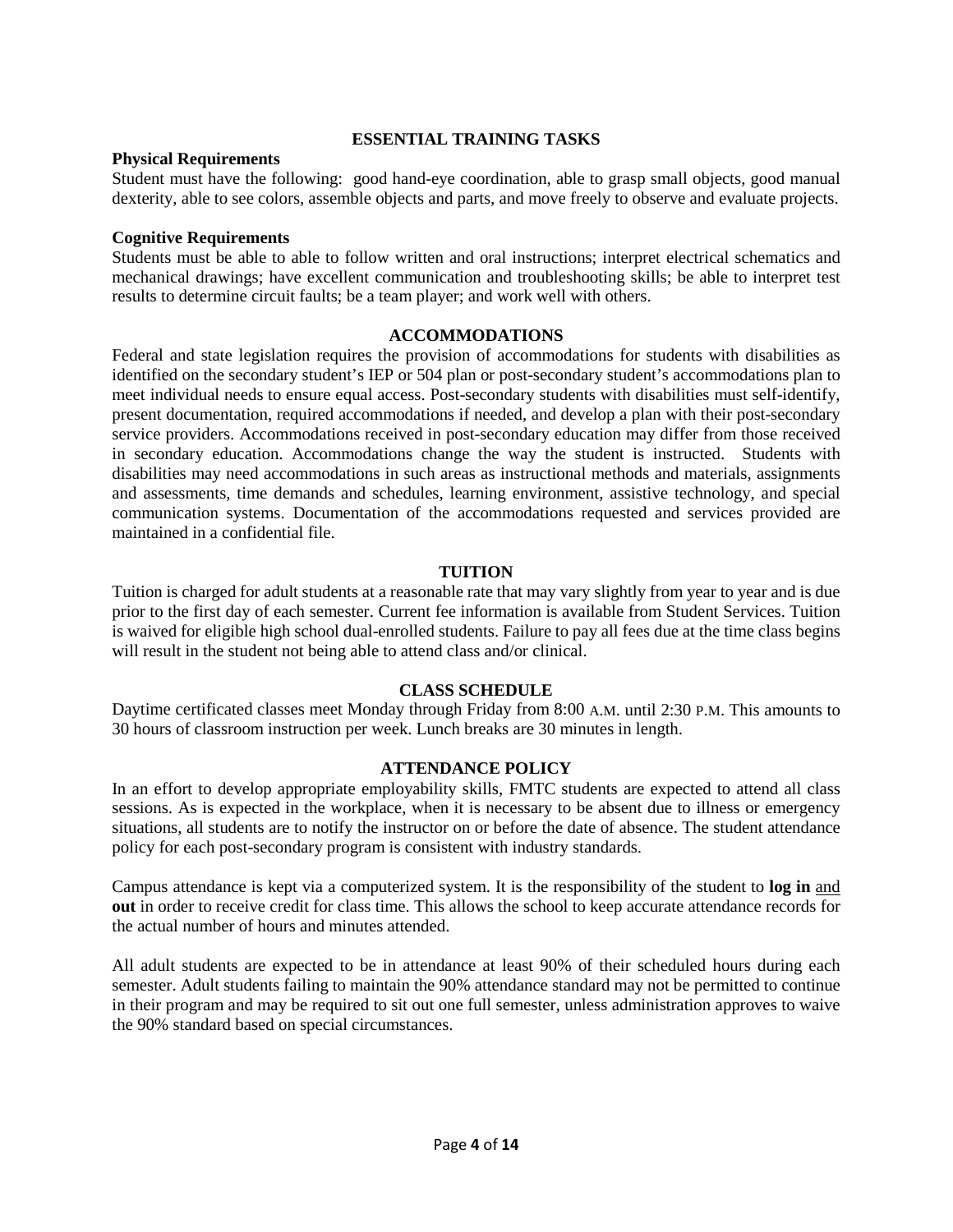#### **Absences**

A student who is absent for 6 consecutive class sessions, without prior approval and without contact with the instructor, will be withdrawn from enrollment in his/her program. A student withdrawn for absenteeism must petition administration to return. Students exhibiting a pattern of consecutive absences of 4 days may be subject to dismissal as determined by a School Intervention Team. School Intervention Team meetings will be held as necessary to attempt to alleviate issues resulting in excessive absences and to counsel the student of possible alternatives and consequences.

Students, who are late for class, including returning late from lunch, must clock in. Students who leave school early must notify their instructor and clock out. This time out of class is recorded as time absent and is counted against the required 90% attendance. Excessive tardies or early departures will be reported to the Student Affairs Specialist and will result in a meeting with the School Intervention Team.

Adult students who know they will be out of school for an extended period of time (4 days or longer) may apply for a Leave of Absence from their program. A Leave of Absence will be granted only once during a twelve-month period. STUDENTS WHO EXERCISE A LEAVE OF ABSENCE MAY HAVE TO EXTEND THEIR TIME IN THEIR PROGRAM AND PAY ADDITIONAL FEES.

#### **Leaving Campus During School Hours**

Students must notify their instructor when leaving campus early. This is for the safety of students, to accurately track time, and to allow the instructor to best utilize instructional resources.

#### **PLAN OF INSTRUCTIONAL PRACTICES**

#### **Teaching Methods**

Teaching methods include lectures, demonstrations, hands-on training activities, online video training and presentations, virtual simulations, outside speakers from job-related businesses and industries, field trips, projects, co-op assignments with local businesses and manufacturing facilities.

#### **Safety**

Follow established electrical safety procedures and standards. No horseplay or unsafe conduct is acceptable.

#### **Work-Based Activities**

Work-based learning activities play an integral part of the curriculum of FMTC's career-technical training programs. These activities are planned with two objectives in mind. First, the activity provides students with the opportunity to develop and apply 'real world' experience using the knowledge and skills attained in the program. Second, the activity provides the instructor with objective input from potential employers or customers of program graduates. Each work-based activity has a written instructional plan outlining objectives, experiences, competencies, and evaluation required during the activity.

#### **Cooperative Education**

Cooperative training is available for students and coordinated by the instructor and career specialist. Cooperative training is for students who have shown competence in program training that indicates readiness for placement in an on-the-job program. High school students participating in the cooperative job placement program must be in the  $12<sup>th</sup>$  grade. To be eligible for a cooperative education experience, students must have completed one-half of the required program hours and requirements.

Students may be returned to the program for additional training if they do not function satisfactorily on the job or when the cooperative agreement is terminated at the request of the student, parent, employer, or program instructor. Veterans will be accepted in the program in accordance with the Department of Veterans Affairs approved program.

Additional information regarding cooperative training opportunities may be obtained from the program instructor or career specialist.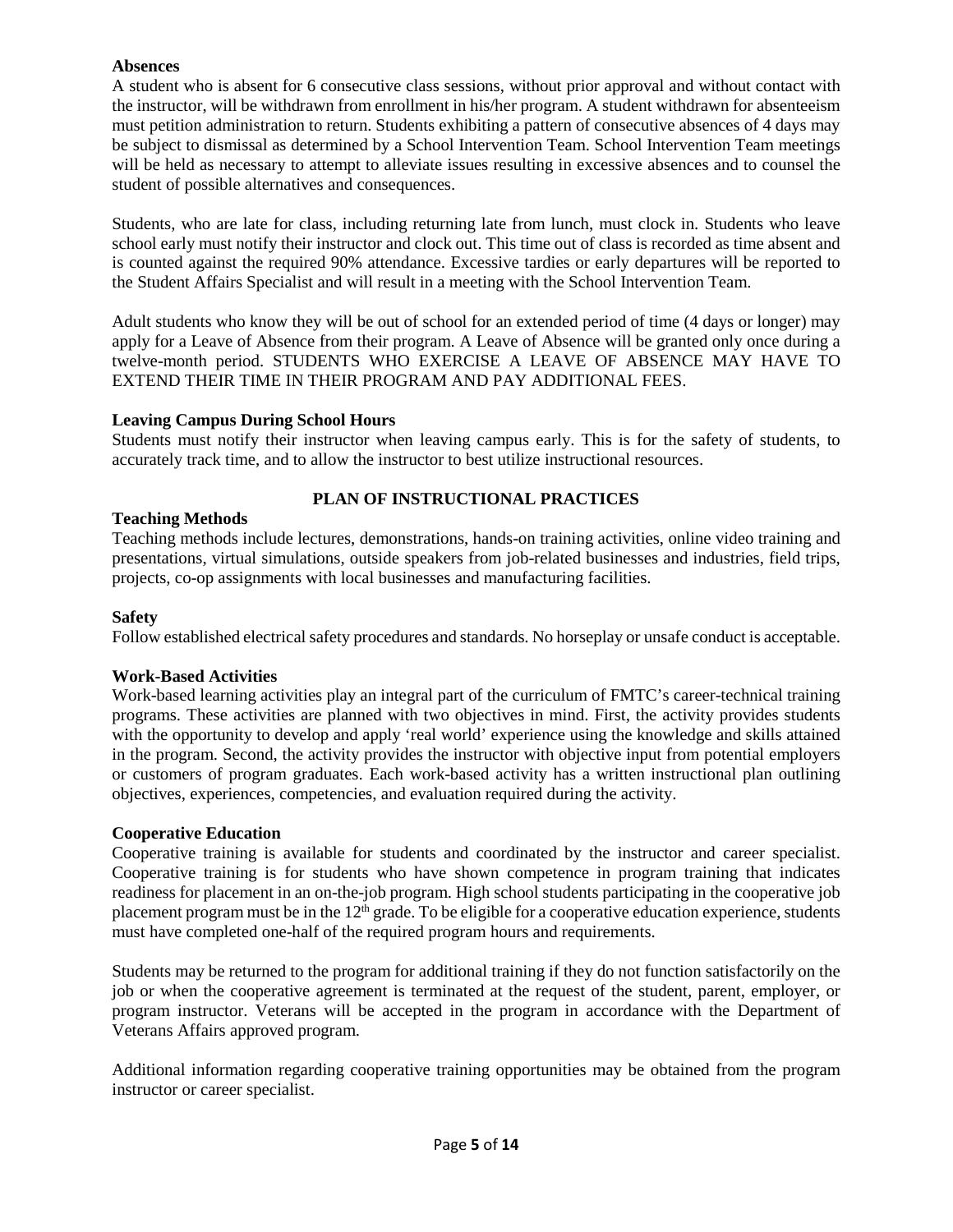#### **Job Shadowing**

Job shadowing experiences, or volunteer experiences, are available to students as part of their program training. These experiences are designed to give the student actual hands-on experiences doing a variety of related tasks. Length and type of experiences will vary. The program instructor determines appropriateness of the experience. Additional information regarding job-shadowing experiences may be obtained from the program instructor or career specialist.

#### **GRADING PROCEDURES**

Student evaluations are based on a once-a-month Student Progress. This allows the student to know exactly where they are at any given point in time. The grading policy for the Biomedical Equipment Repair Technology program at Fort Myers Technical College is as follows:

| Academic Progress – OCPs Exams    | 60% total weekly grade  |
|-----------------------------------|-------------------------|
| Attendance - Employability Skills | 15 % total weekly grade |
| Labs                              | 25% total weekly grade  |

Each category is given a weekly grade and put into the focus grade book. The grades are recorded in Focus and included as part of the student's permanent record.

Fort Myers Technical College is a post-secondary institute designed to provide trained individuals to industry. The approved post-secondary program grading requirements must be met if the student is to receive a certificate.

#### **Program Progress**

Students are required to complete the program of training within the hours allotted by the state of Florida for completion. Progress must be at a rate that will allow completion of the program with the number of membership hours stated in the Curriculum Frameworks.

Failure to progress at this rate will require the student to meet with the program instructor, career specialist, and an administrator in order to identify an appropriate completion point or to assist the student in selecting a more appropriate training program.

#### **Work Habits**

Effective work habits are the cornerstone to successful employment. Students are expected to demonstrate productive work habits during all phases of enrollment. Instructors will work with students who need assistance in this area to improve the overall possibility for successful employment.

**Attendance:** Attends class, arrives/leaves on time; begins and ends work as expected.

**Character:** Displays loyalty, honesty, trustworthiness, dependability, reliability, initiative, self-discipline, and self-responsibility; displays a high level of effort and commitment to performing and completing work. **Teamwork:** Respects the right of others; respects confidentiality; is cooperative; is assertive; displays a customer service attitude; seeks opportunities for continuous learning; demonstrates mannerly behavior; encourages and facilitates cooperation, pride, trust, and group identity; fosters commitment and team spirit. **Appearance:** Displays appropriate dress, grooming, hygiene, and etiquette; wears full regulation uniform. **Attitude:** Displays a willingness to cooperate and accept constructive criticism; sets realistic expectations; approaches assignments with interest.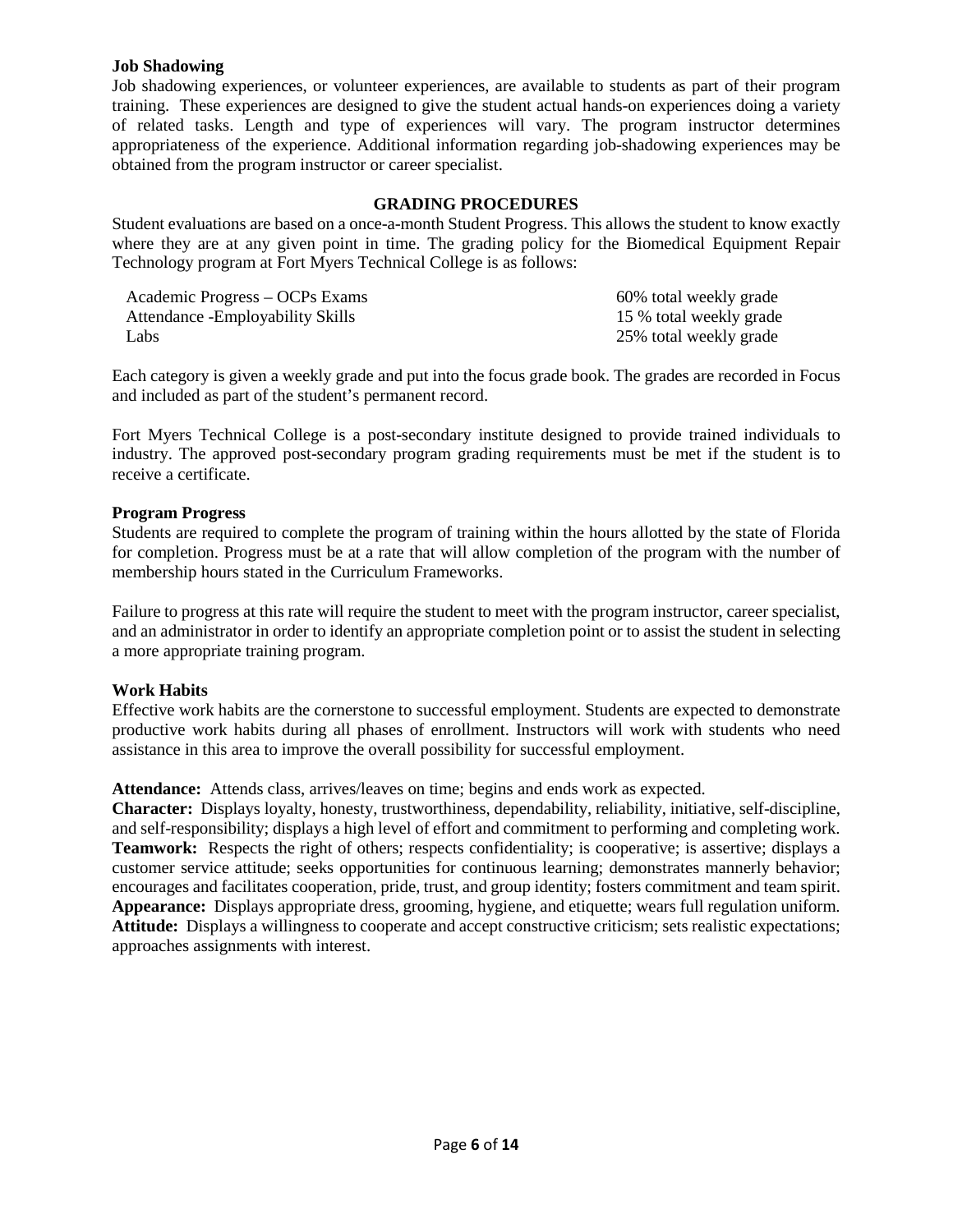**Productivity:** Is prepared for class by reading assignments and completing homework; contributes to class discussions; and involvement in lab activities (in other words, no sleeping or daydreaming). Follows safety practices; conserves and maintains equipment and supplies; keeps work area neat and clean; follows directions and procedures; makes up assignments and tests punctually; notifies proper authorities of situations presenting potential safety hazards; does not use or knowingly permits others to use tools and equipment improperly; stays on task and utilizes time constructively.

**Organization:** Manifests skill in prioritizing and management of time and stress; demonstrates flexibility in adapting to changes.

**Communication:** Communicates accurate information to others in a professional and courteous manner; displays appropriate nonverbal (eye contact, body language) and oral (listening, telephone etiquette, grammar) skills; asks pertinent questions; listens attentively to others, notifies instructor in advance of absences or tardies.

#### **SATISFACTORY ACADEMIC PROGRESS**

In order to receive and continue to receive financial assistance of any type, a student must maintain satisfactory academic progress. The Financial Aid Advisor will require a progress report to be completed by the student's instructor and submitted to the Financial Aid Office prior to each disbursement.

Students are considered to be making Satisfactory Academic Progress (SAP) if they successfully complete their scheduled clock hours, achieve a specific cumulative grade evaluation or grade point average (GPA), and do not exceed the maximum time limits to complete their course of study. Each Student Academic Progress will be checked at 450 clock hours and prior to subsequent disbursements for students enrolled in programs one academic year or greater. Progress will be checked at the half-way point for programs less than one academic year. No SAP is required prior to the first disbursement.

#### **REQUIREMENTS FOR A CERTIFICATE**

All competencies specified in the state of Florida Curriculum Frameworks for the program must be successfully completed. Successful completion is at least a 75% average in the areas of skills, knowledge, and work habits.

Proficiency in the competency standards listed in the Master Plan of Instruction must be demonstrated.

Students must meet minimum T.A.B.E. skill requirements (or qualify for an exemption) prior to graduation.

In addition to the requirements above, the recommendation of the instructor for certification includes: consideration of employability skills, personal appearances, a willingness to learn and to work, punctuality, cooperative attitude, and appropriate work habits.

#### **BIOMEDICAL EQUIPMENT REPAIR TECHNOLOGY STUDENT DRESS CODE**

Students who attend FMTC shall dress in a manner appropriate for the job in which they are receiving training, including any special protective gear and professional uniforms. All clothing must be neither distracting nor offensive and be clean, neat, modest, in good repair, and appropriately sized.

Administration has the final authority for determining whether or not a student's apparel conforms to the dress code. When it is determined that it does not, students will be required to change into appropriate clothing.

**Dress Code/Uniforms Required:** Program designated uniform: collared shirts (buttoned and tucked into pants at waist), slacks (no jeans), appropriate length skirts or dresses, sleeved blouses or shirts, appropriate shoes (no soft top or tennis shoes) fully laced. All students read, agree to abide by the rules, and sign the dress code policy.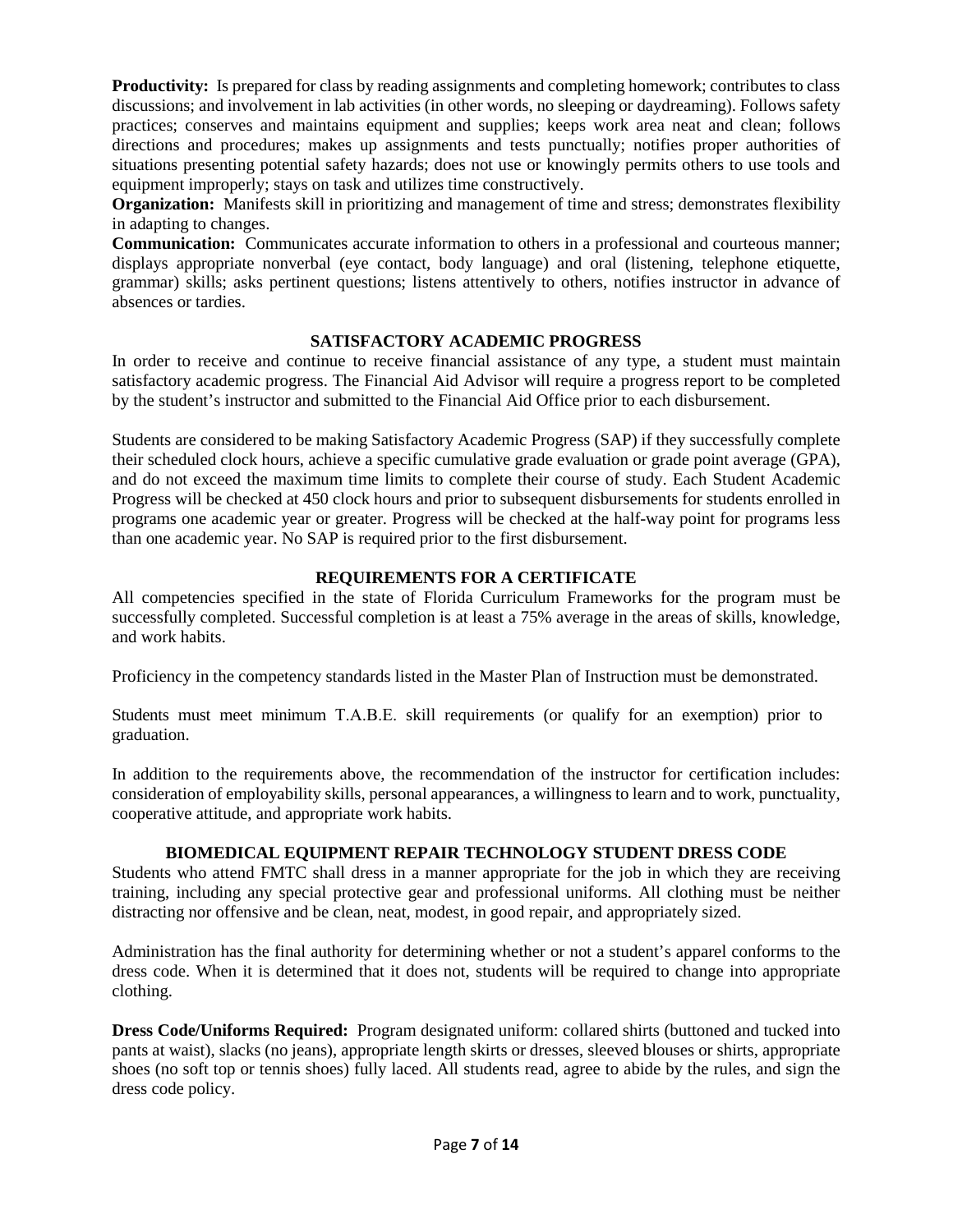#### **OCP DESCRIPTIONS**

#### **Occupational Completion Point A – Basic Electronics Troubleshooter Course #AVS0095**

- 01.0 Demonstrate proficiency in Soldering and Basic Laboratory Practices
- 02.0 Demonstrate proficiency in Basic Direct Current (DC) Circuits
- 03.0 Demonstrate Employability Skills
- 04.0 Demonstrate an understanding of Entrepreneurship
- 05.0 Demonstrate proficiency in knowledge of Basic Computer Usage
- 06.0 Demonstrate proficiency in advanced DC Circuits
- 07.0 Demonstrate proficiency in AC Circuits

#### **Occupational Completion Point B – ELECTRONICS EQUIPMENT REPAIRER Course #EER006**

- 08.0 Demonstrate proficiency in Analog Circuits
- 09.0 Demonstrate proficiency in Solid State Devices
- 10.0 Demonstrate proficiency in Digital Circuits
- 11.0 Demonstrate proficiency in Fundamental Micro-Processors
- 12.0 Demonstrate appropriate understanding of Basic Math Skills
- 13.0 Demonstrate an understanding of Basic Science Skills
- 14.0 Demonstrate skills in Technical Recording
- 15.0 Demonstrate appropriate Communication Skills

#### **Occupational Completion Point C – (1 of 2) BIOMEDICAL ELECTRONICS TROUBLESHOOTER 1**

#### **Course #EER0090**

- 16.0 Demonstrate proficiency with Transistor Pulse Amplifiers
- 17.0 Demonstrate proficiency with Trigger Device Circuits
- 18.0 Demonstrate proficiency with Operational Amplifiers
- 19.0 Demonstrate proficiency in knowledge of Electromagnetics
- 20.0 Demonstrate proficiency with Fiber optic Applications
- 21.0 Demonstrate proficiency in DC Motor Systems
- 22.0 Demonstrate proficiency with Motor Control Systems
- 23.0 Demonstrate an understanding of Safety Concepts and Best Practices
- 24.0 Demonstrate appropriate understanding of The Human Machine
- 25.0 Demonstrate an understanding of Monitoring Systems
- 26.0 Compile and compare data through the usage of Basic Monitoring Equipment
- 27.0 Demonstrate proficiency with Medical Support Equipment
- 28.0 Demonstrate proficiency with Motors
- 29.0 Demonstrate proficiency with Power Systems
- 30.0 Demonstrate proficiency with Laboratory Equipment
- 31.0 Demonstrate Proficiency with Sterilization Equipment

#### **Occupational Completion Point C – (2 of 2) BIOMEDICAL ELECTRONICS REPAIR TECHNICIAN**

#### **Course #EER0091**

- 32.0 Demonstrate an understanding of Sound Imaging Systems
- 33.0 Demonstrate proficiency with Radiographic Imaging Systems
- 34.0 Demonstrate proficiency with Nuclear Imaging Systems
- 35.0 Demonstrate proficiency with Impedance Tomography Systems
- 36.0 Demonstrate proficiency with Life Support Systems
- 37.0 Demonstrate proficiency with Respiratory Systems
- 38.0 Demonstrate proficiency with Cardio Systems
- 39.0 Demonstrate proficiency with Renal Systems
- 40.0 Demonstrate proficiency with Incubators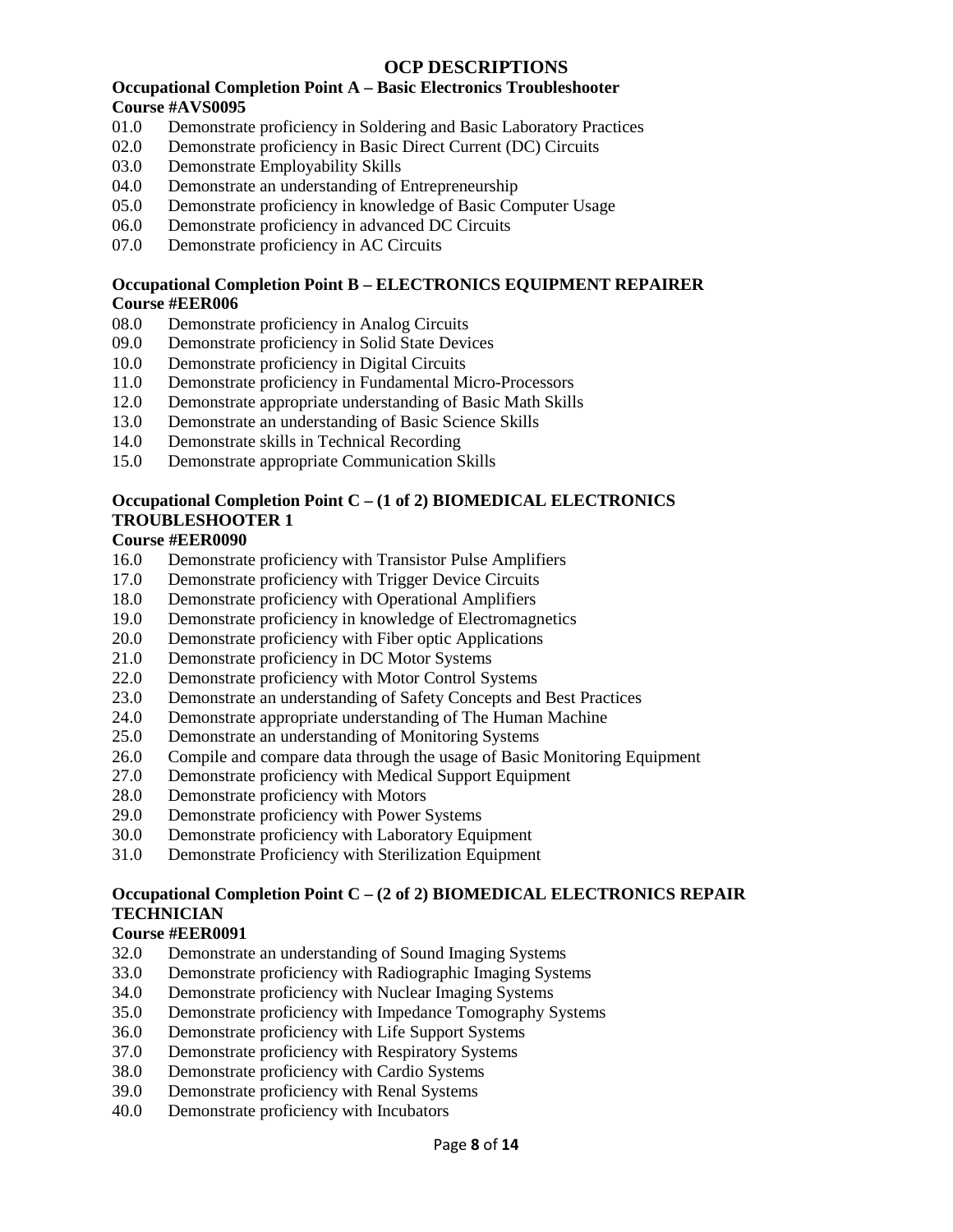- 41.0 Demonstrate proficiency with Biomedical Optic Systems
- 42.0 Demonstrate proficiency with Surgical Support Systems
- 43.0 Demonstrate proficiency using Biomedical Information Systems

#### **Occupational Completion Point D – (1 of 2) MEDICAL IMAGING EQUIPMENT 1 Course #EER0092**

- 44.0 Graphically illustrate an understanding of Anatomy
- 45.0 Reinforce knowledge of Medical Terminology
- 46.0 Demonstrate proficiency in Computer Communication
- 47.0 Demonstrate understanding and knowledge of Electro/Mechanical Safety
- 48.0 Demonstrate understanding of Picture Archive Communication Systems
- 49.0 Demonstrate understanding knowledge of Diagnostic Ultrasound Equipment
- 50.0 Demonstrate proficiency in Building Wiring
- 51.0 Demonstrate proficiency in Basic Radiographic Equipment
- 52.0 Demonstrate Proficiency in Film Processing

#### **Occupational Completion Point D – (2 of 2) BIOMEDICAL IMAGING EQUIPMENT TECHNICIAN**

#### **Course #EER0093**

- 53.0 Demonstrate proficiency in Test Equipment
- 54.0 Demonstrate an understanding of Magnetic Resonance Imaging
- 55.0 Demonstrate understanding and knowledge of Computed Tomography
- 56.0 Demonstrate an understanding of Nuclear Medicine
- 57.0 Demonstrate an understanding of Codes and Regulations Applications
- 58.0 Demonstrate proficiency in Troubleshooting
- 59.0 Demonstrate proper application of Radiation Safety
- 60.0 Demonstrate an understanding and knowledge of Radiation Physics
- 61.0 Demonstrate proficiency in Linear Accelerators

#### **JOB DESCRIPTIONS**

All students are strongly encouraged to become full program completers and become certified biomedical electronics technicians by passing the Electronics Technicians Association International certification test. In cases where students are unable to complete the entire program the following opportunities are available:

#### **OCP A Basic Electronics Troubleshooter (150 Hours)**

Students completing OCP A will be able to obtain employers as troubleshooters of AC and DC circuits for firms in the electronics industry.

#### **OCP B Electronics Equipment Repairer (150 Hours)**

Students working as electronic equipment repairer would be able to follow established test procedures ensuring that both incoming purchased parts and manufactured parts meet engineering specifications. They will be able to maintain quality control performance charts and write detailed reports for managements review.

#### **OCP C (1of 2) Biomedical Electronics Troubleshooter 1 (150 Hours)**

A completer of biomedical electronics troubleshooter would be able to perform the tasks of an electronics troubleshooter or an electronics equipment repairer plus be able to troubleshoot and repair electronic/mechanical equipment. They would also be able to meet with customers and vendors to discuss repairs or necessary circuit revisions.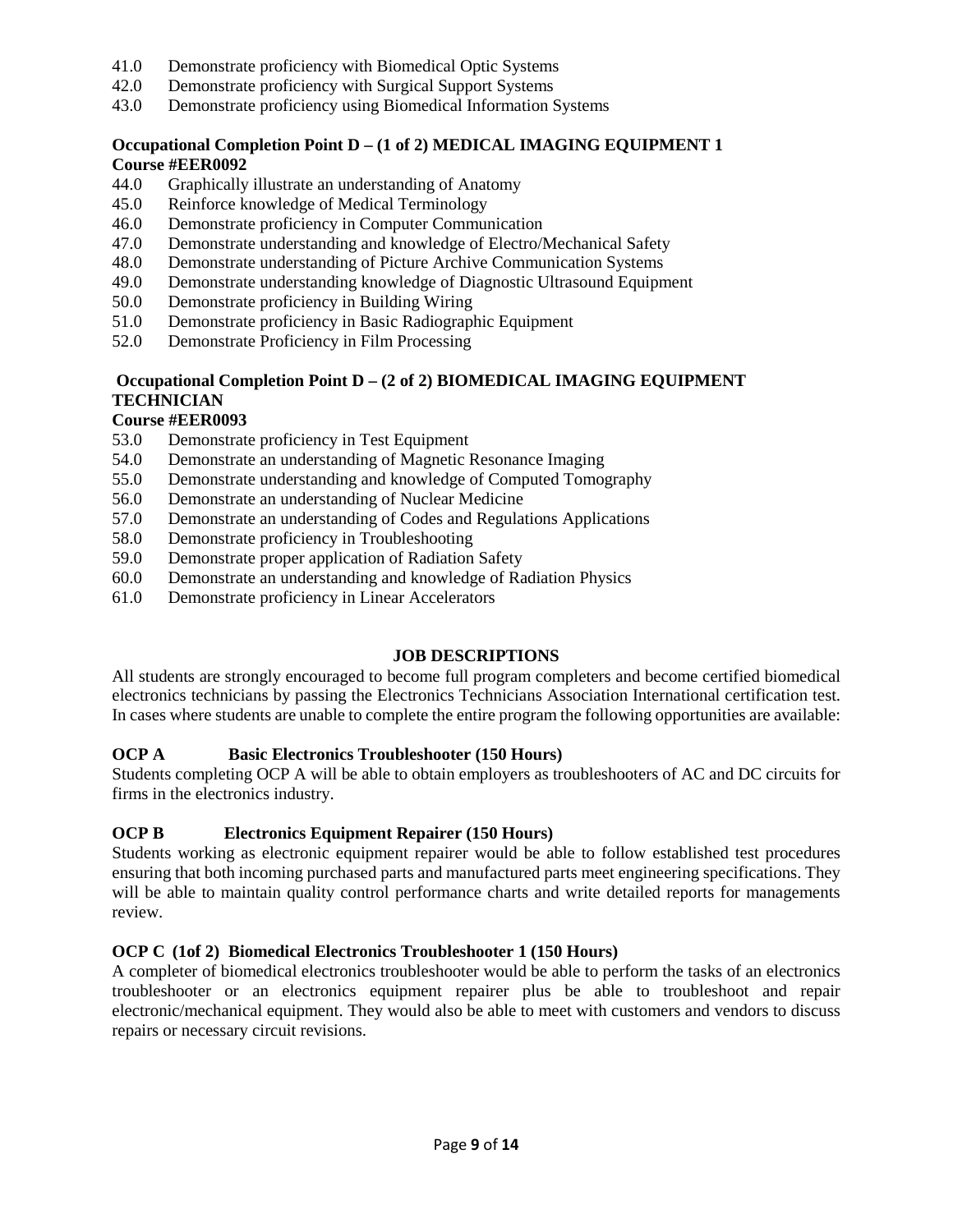#### **OCP C (2of 2) Biomedical Repair Technician (150 Hours)**

A completer of biomedical repair technician would be able to perform the tasks of an electronics troubleshooter or an electronics equipment repairer plus be able to troubleshoot and repair electronic/mechanical and medical equipment. They would also be able to meet with customers and vendors to discuss repairs or necessary circuit revisions.

#### **OCP D (1 of 2) Medical Imaging Equipment 1 (270 Hours)**

A medical imaging equipment 1 would have the understanding of electronics, circuits: medical terminology, and advance imaging techniques. They would have excellent organizational skills, be able to train team members and possess leadership capabilities.

#### **OCP D (2 of 2) Biomedical Imaging Equipment Technician (270 Hours)**

A biomedical imaging equipment technician would have the understanding of advanced electronics, circuits: medical terminology, and advance imaging techniques. They would have excellent organizational skills, be able to train team members and possess leadership capabilities.

#### **TEXTBOOKS**

For the most recent book list for the Biomedical Equipment Repair Technology program, visit FMTC's online bookstore – [www.fmtcshop.com.](http://www.fmtcshop.com/) **(Do not purchase books for future semesters, only for CURRENT semester).**

#### **REQUIRED MATERIALS**

Paper, pencils, pens, erasers.

#### **PROGRAM OBJECTIVES**

See the attached Florida Department of Education Curriculum Frameworks for program objectives and competencies.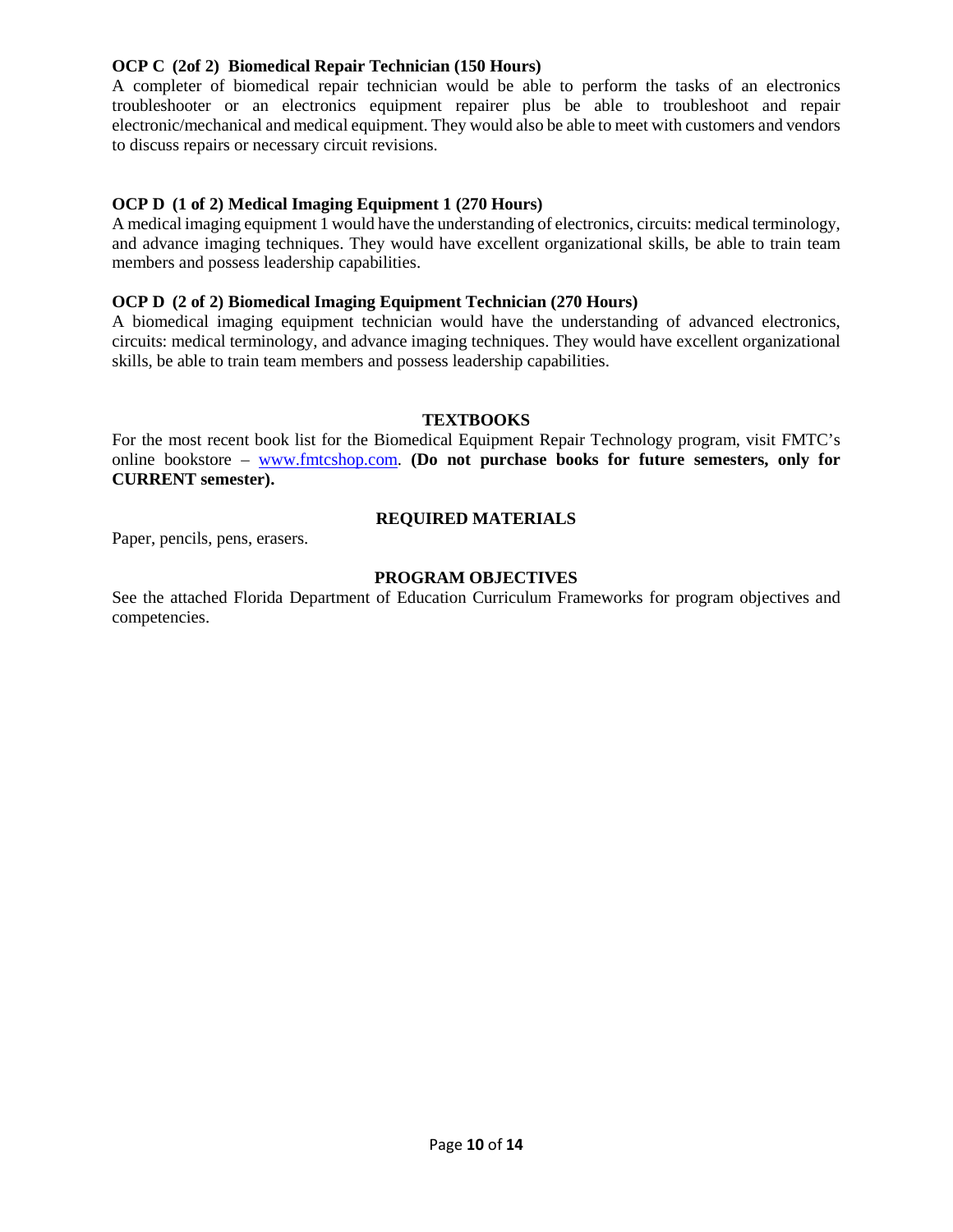#### **Florida Department of Education Curriculum Framework**

| <b>Program Title:</b>  | <b>Biomedical Equipment Repair Technology</b> |
|------------------------|-----------------------------------------------|
| <b>Program Type:</b>   | <b>Career Preparatory</b>                     |
| <b>Career Cluster:</b> | <b>Manufacturing</b>                          |

| <b>PSAV</b>                  |                                                                                                                                                                          |  |  |  |
|------------------------------|--------------------------------------------------------------------------------------------------------------------------------------------------------------------------|--|--|--|
| Program Number               | J400100                                                                                                                                                                  |  |  |  |
| <b>CIP Number</b>            | 0615040106                                                                                                                                                               |  |  |  |
| Grade Level                  | 30, 31                                                                                                                                                                   |  |  |  |
| Standard Length              | 1140Hours                                                                                                                                                                |  |  |  |
| <b>Teacher Certification</b> | <b>BIOMED EQ 7G</b><br>ELECTRONIC @77G<br><b>MED EQUIP TEC 7G</b>                                                                                                        |  |  |  |
| <b>CTSO</b>                  | <b>SkillsUSA</b>                                                                                                                                                         |  |  |  |
| SOC Codes (all applicable)   | 49-9062 – Medical Equipment Repairer<br>49-2094 – Electrical and Electronics Repairer, Commercial and<br>Industrial<br>49-9071 – Maintenance and Repair Workers, General |  |  |  |
| <b>CTE Program Resources</b> | http://www.fldoe.org/academics/career-adult-edu/career-tech-<br>edu/program-resources.stml                                                                               |  |  |  |
| <b>Basic Skills Level</b>    | Mathematics:<br>10<br>10<br>Language:<br>Reading:<br>10                                                                                                                  |  |  |  |

#### **Purpose**

The purpose of this program is to prepare students for employment as biomedical equipment repair technicians. This program offers a sequence of courses that provides coherent and rigorous content aligned with challenging academic standards and relevant technical knowledge and skills needed to prepare for further education and careers in the Manufacturing career cluster: provides technical skill proficiency, and includes competency- based applied learning that contributes to the academic knowledge, higher order reasoning and problem- solving skills, work attitudes, general employability skills, technical skills, and occupation- specific skills and knowledge of all aspects of the manufacturing career cluster.

**Biomedical Equipment Repair** Medical equipment repairers, also known as biomedical equipment technicians (BMETs), **r**epair a wide range of electronic, electromechanical, and hydraulic equipment used in hospitals and health practitioners' offices. ... Much of the equipment that they maintain and repair uses specialized test-equipment software. A biomedical equipment technician repairs, maintains and calibrates medical machinery. The job is highly technical and constantly evolving due to the fact that equipment technology expands rapidly.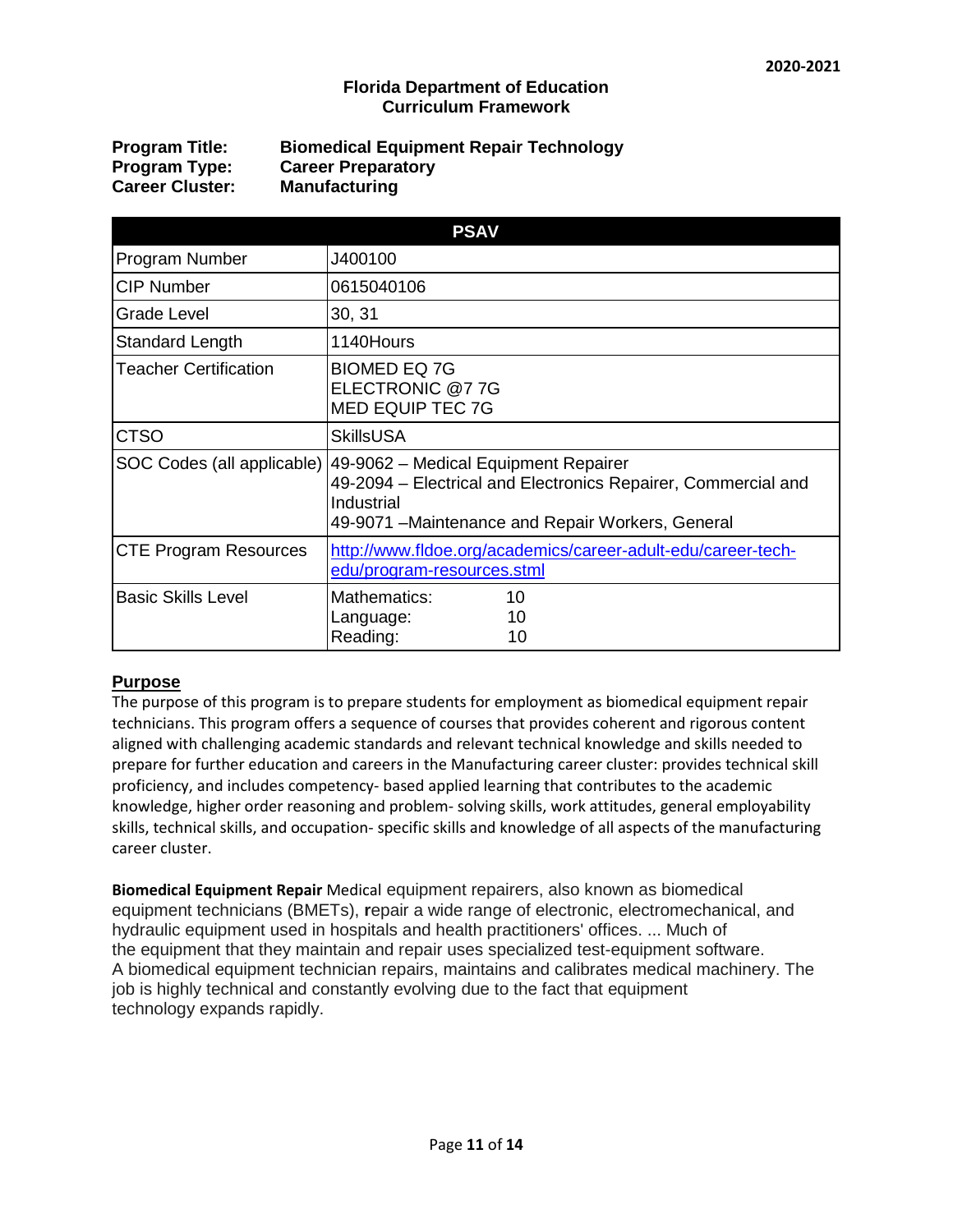#### **Program Structure**

This program is a planned sequence of instruction consisting of four occupational completion points.

This program is comprised of courses which have been assigned course numbers in the SCNS (Statewide Course Numbering System) in accordance with Section 1007.24 (1), F.S. Career and Technical credit shall be awarded to the student on a transcript in accordance with Section 1001.44 (3)(b), F.S.

| <b>OCP</b> | Course<br>Number                 | <b>Course Title</b>                                                                                      | Course<br>Length       | <b>SOC Code</b>    |
|------------|----------------------------------|----------------------------------------------------------------------------------------------------------|------------------------|--------------------|
| Α          | AVS0095                          | <b>Basic Electronics Troubleshooter</b>                                                                  | 150 hours              | 49-2094            |
| B          | <b>EER0006</b>                   | <b>Electronics Equipment Repairer</b>                                                                    | 150 hours              | 49-9071            |
| C          | <b>EER0090</b><br><b>EER0091</b> | <b>Biomedical Electronics</b><br>Troubleshooter 1<br><b>Biomedical Electronic Repairer</b><br>Technician | 150 hours<br>150 hours | 49-9062<br>49-9062 |
| D          | EER0092<br>EER0093               | <b>Biomedical Imaging Equipment 1</b><br><b>Biomedical Imaging Equipment</b><br>Technician               | 270 hours<br>270 hours | 49-9062<br>49-9062 |

The following table illustrates the **PSAV** program structure:

#### **Common Career Technical Core – Career Ready Practices**

Career Ready Practices describes the career-ready skills that educators should seek to develop in their students. These practices are not exclusive to a Career Pathway, program of study, discipline or level of education. Career Ready Practices should be taught and reinforced in all career exploration and preparation programs with increasingly higher levels of complexity and expectation as a student advances through a program of study.

- 1. Act as a responsible and contributing citizen and employee.
- 2. Apply appropriate academic and technical skills.
- 3. Attend to personal health and financial well-being
- 4. Communicate clearly and effectively and with reason.
- 5. Consider the environmental, social and economic impacts of decisions.
- 6. Demonstrate creativity and innovation.
- 7. Employ valid and reliable research strategies.
- 8. Utilize critical thinking to make sense of problems and persevere in solving them.
- 9. Model integrity, ethical leadership and effective management.
- 10. Plan education and career paths aligned to personal goals.
- 11. Use technology to enhance productivity.
- 12. Work productively in teams while using cultural global competence.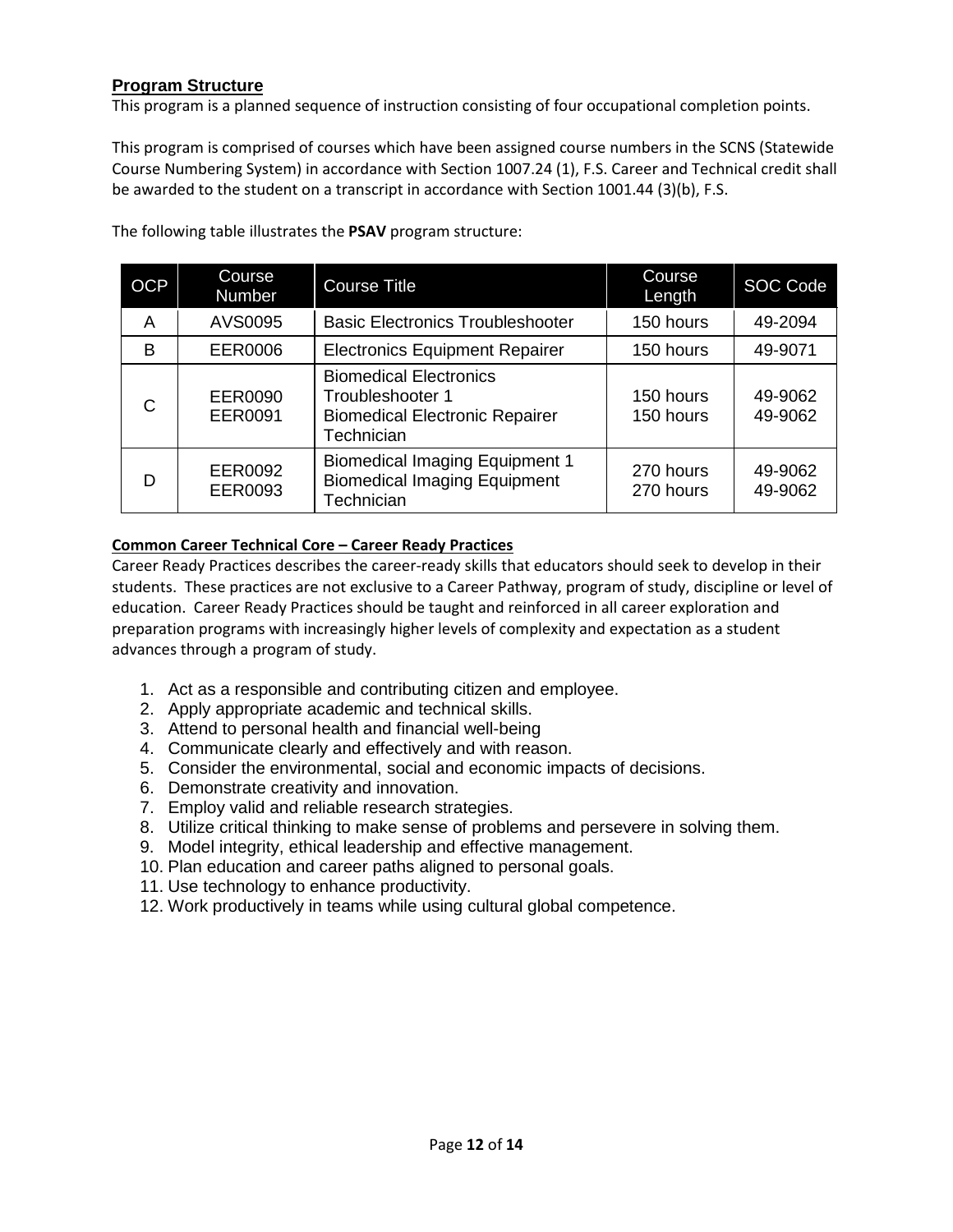#### **Standards**

After successfully completing this program, the student will be able to perform the following:

- 01.0 Demonstrate proficiency in Soldering and Basic Laboratory Practices
- 02.0 Demonstrate proficiency in Basic Direct Current (DC) Circuits
- 03.0 Demonstrate Employability Skills
- 04.0 Demonstrate an understanding of Entrepreneurship
- 05.0 Demonstrate proficiency in knowledge of Basic Computer Usage
- 06.0 Demonstrate proficiency in advanced DC Circuits
- 07.0 Demonstrate proficiency in AC Circuits
- 08.0 Demonstrate proficiency in Analog Circuits
- 09.0 Demonstrate proficiency in Solid State Devices
- 10.0 Demonstrate proficiency in Digital Circuits
- 11.0 Demonstrate proficiency in Fundamental Micro-Processors
- 12.0 Demonstrate appropriate understanding of Basic Math Skills
- 13.0 Demonstrate an understanding of Basic Science Skills
- 14.0 Demonstrate skills in Technical Recording
- 15.0 Demonstrate appropriate Communication Skills
- 16.0 Demonstrate proficiency with Transistor Pulse Amplifiers
- 17.0 Demonstrate proficiency with Trigger Device Circuits
- 18.0 Demonstrate proficiency with Operational Amplifiers
- 19.0 Demonstrate proficiency in knowledge of Electromagnetics
- 20.0 Demonstrate proficiency with Fiber optic Applications
- 21.0 Demonstrate proficiency in DC Motor Systems
- 22.0 Demonstrate proficiency with Motor Control Systems
- 23.0 Demonstrate an understanding of Safety Concepts and Best Practices
- 24.0 Demonstrate appropriate understanding of The Human Machine
- 25.0 Demonstrate an understanding of Monitoring Systems
- 26.0 Compile and compare data through the usage of Basic Monitoring Equipment
- 27.0 Demonstrate proficiency with Medical Support Equipment
- 28.0 Demonstrate proficiency with Motors
- 29.0 Demonstrate proficiency with Power Systems
- 30.0 Demonstrate proficiency with Laboratory Equipment
- 31.0 Demonstrate Proficiency with Sterilization Equipment
- 32.0 Demonstrate an understanding of Sound Imaging Systems
- 33.0 Demonstrate proficiency with Radiographic Imaging Systems
- 34.0 Demonstrate proficiency with Nuclear Imaging Systems
- 35.0 Demonstrate proficiency with Impedance Tomography Systems
- 36.0 Demonstrate proficiency with Life Support Systems
- 37.0 Demonstrate proficiency with Respiratory Systems
- 38.0 Demonstrate proficiency with Cardio Systems
- 39.0 Demonstrate proficiency with Renal Systems
- 40.0 Demonstrate proficiency with Incubators
- 41.0 Demonstrate proficiency with Biomedical Optic Systems
- 42.0 Demonstrate proficiency with Surgical Support Systems
- 43.0 Demonstrate proficiency using Biomedical Information Systems
- 44.0 Graphically illustrate an understanding of Anatomy
- 45.0 Reinforce knowledge of Medical Terminology
- 46.0 Demonstrate proficiency in Computer Communication
- 47.0 Demonstrate understanding and knowledge of Electro/Mechanical Safety